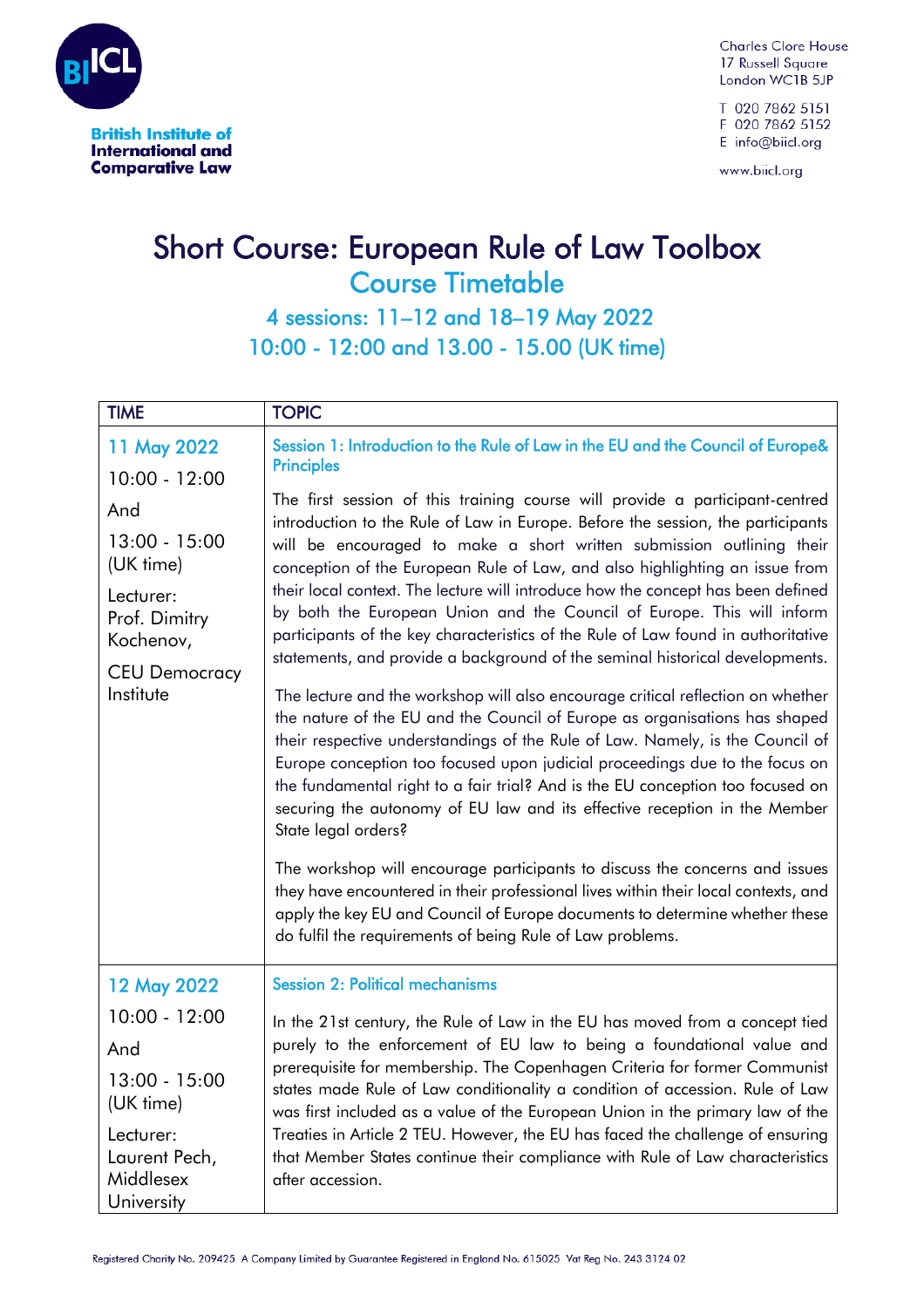| 18 May 2022<br>$10:00 - 12:00$<br>And<br>$13:00 - 15:00$<br>(UK time)<br>Lecturer:<br>Prof. Dr. Antonia<br>Baraggia,<br>University of<br>Milan | Article 7 TEU was drafted to provide a political means for addressing such<br>deficiencies. After being used a means to exert diplomatic pressure on Austria<br>in the Haider Affair, concerning the inclusion of a far-right party in Austria's<br>governing coalition, the clause has been contentious before and after it was<br>finally applied to Poland and Hungary. To mitigate procedural constraints, the<br>EU has adopted various pre-Article 7 and related political mechanisms, such<br>as the mechanism on Rule of Law, democracy, and fundamental rights, the<br>Commission annual Rule of Law reports, and the European Council's Rule of<br>Law dialogue. In terms of external relations, the sessions will also consider how<br>the EU upholds the Rule of Law as a cornerstone for new relations with the<br>former Member State of the United Kingdom.<br>In the Council of Europe, the judicial focus on right to a fair trial under Article |
|------------------------------------------------------------------------------------------------------------------------------------------------|-------------------------------------------------------------------------------------------------------------------------------------------------------------------------------------------------------------------------------------------------------------------------------------------------------------------------------------------------------------------------------------------------------------------------------------------------------------------------------------------------------------------------------------------------------------------------------------------------------------------------------------------------------------------------------------------------------------------------------------------------------------------------------------------------------------------------------------------------------------------------------------------------------------------------------------------------------------------|
|                                                                                                                                                | 6 ECHR can be contrasted to the monitoring which takes place in the political<br>forum of the Parliamentary Assembly of the Council of Europe.<br>The lecture will present these political mechanisms and analyse their<br>effectiveness. The workshop will encourage the participants to consider avenues<br>by which it may be possible to use democratic channels in order to influence<br>the response to Rule of Law issues through the political means identified. This<br>includes civil society contributions to Rule of Law reports; how to contact<br>Members of the European Parliament with regard to resolutions concerning the<br>Rule of Law, and means to influence relevant actors at the national level.                                                                                                                                                                                                                                        |
|                                                                                                                                                | <b>Session 3: Administrative mechanisms</b><br>The Rule of Law is a founding value of both the European Union and the<br>Council of Europe. Therefore, it is expected that it inspires not only treaty<br>provisions, but also every policy designed in secondary legislation.<br>In late 2020, the EU legislature adopted a regulation which connects the<br>requirement to respect the Rule of Law and the Union's sound financial<br>management. This generated a great deal of debate on the proper legal basis,<br>and resulted in Poland's and Hungary's actions before the Court of Justice.<br>Since 2007, Bulgaria and Romania are subject to the Cooperation and<br>Verification Mechanism intended to safeguard the internal market by adopting<br>specific benchmarks concerning, in particular, judicial reforms and the fight                                                                                                                       |
|                                                                                                                                                | against corruption.<br>As far as the Council of Europe is concerned, the measures in question include<br>reports and studies of the European Commission for Democracy through Law<br>(Venice Commission), a body providing expertise and advice in constitutional<br>matters. The most important output of the Venice Commission for this topic is<br>the Rule of Law Checklist adopted in 2016. Furthermore, the Council of Europe<br>also mandates a set of monitoring procedures supervised by the Group of<br>States against Corruption (GRECO) which aims to improve the capacity of its<br>members to fight corruption.<br>The lecture will discuss the main administrative measures provided in secondary                                                                                                                                                                                                                                                  |
|                                                                                                                                                | instruments at both the EU and the Council of Europe level, including in<br>particular the recent EU Rule of Law conditionality regulation. During the                                                                                                                                                                                                                                                                                                                                                                                                                                                                                                                                                                                                                                                                                                                                                                                                            |